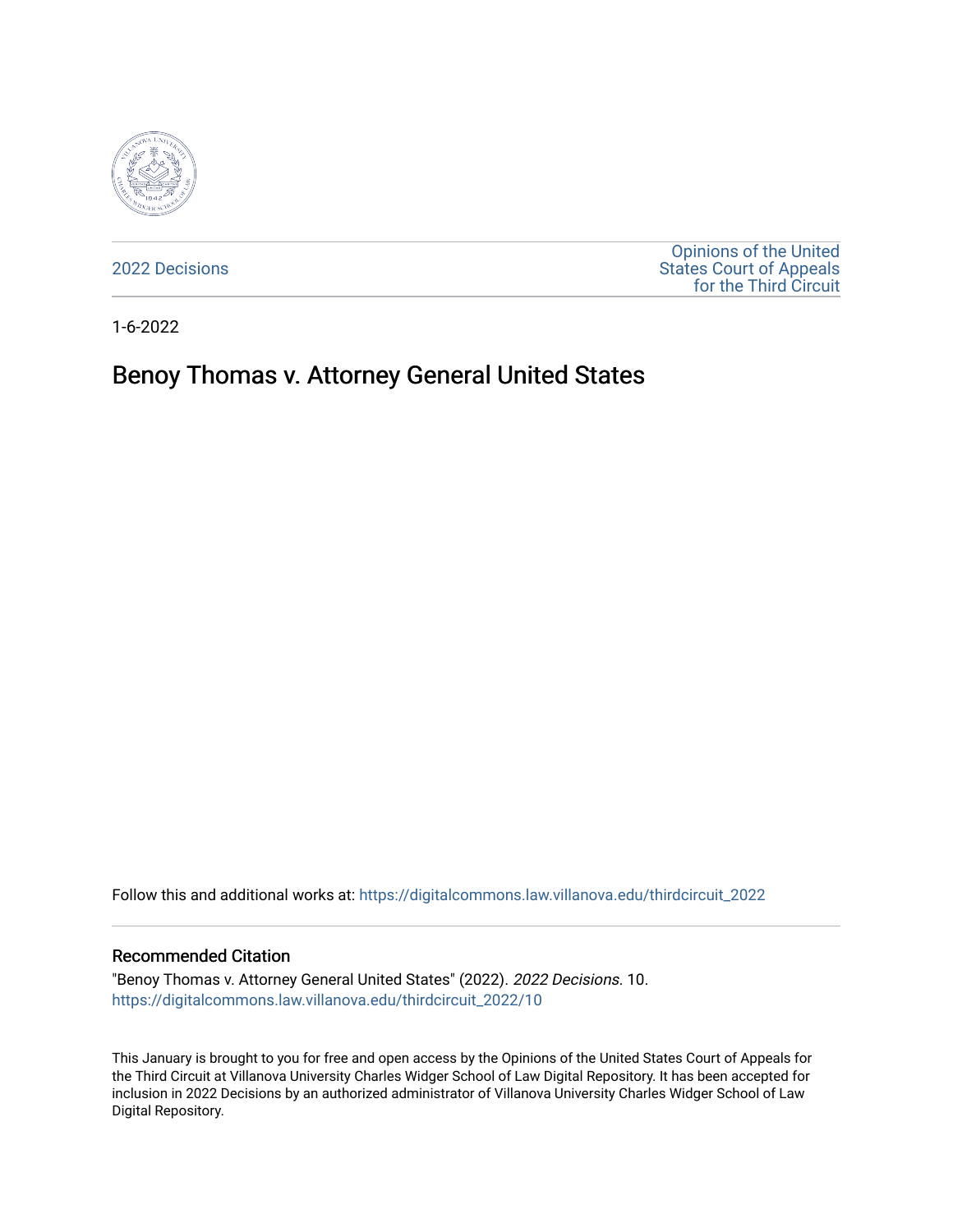#### **NOT PRECEDENTIAL**

### UNITED STATES COURT OF APPEALS FOR THE THIRD CIRCUIT

\_\_\_\_\_\_\_\_\_\_\_

No. 21-2065 \_\_\_\_\_\_\_\_\_\_\_

# BENOY THOMAS, Petitioner

v.

# ATTORNEY GENERAL UNITED STATES OF AMERICA \_\_\_\_\_\_\_\_\_\_\_\_\_\_\_\_\_\_\_\_\_\_\_\_\_\_\_\_\_\_\_\_\_\_\_\_

On Petition for Review of an Order of the Board of Immigration Appeals (Agency No. A219-167-263) Immigration Judge: Lisa de Cordona

Submitted Pursuant to Third Circuit LAR 34.1(a) November 26, 2021

\_\_\_\_\_\_\_\_\_\_\_\_\_\_\_\_\_\_\_\_\_\_\_\_\_\_\_\_\_\_\_\_\_\_\_\_

Before: KRAUSE, BIBAS and SCIRICA, Circuit Judges

(Opinion filed: January 6, 2022) \_\_\_\_\_\_\_\_\_\_\_

### OPINION\* \_\_\_\_\_\_\_\_\_\_\_

PER CURIAM

Pro se petitioner Benoy Thomas, a native and citizen of India, petitions for review

of an order of the Board of Immigration Appeals (BIA), which dismissed as untimely his

<sup>\*</sup> This disposition is not an opinion of the full Court and pursuant to I.O.P. 5.7 does not constitute binding precedent.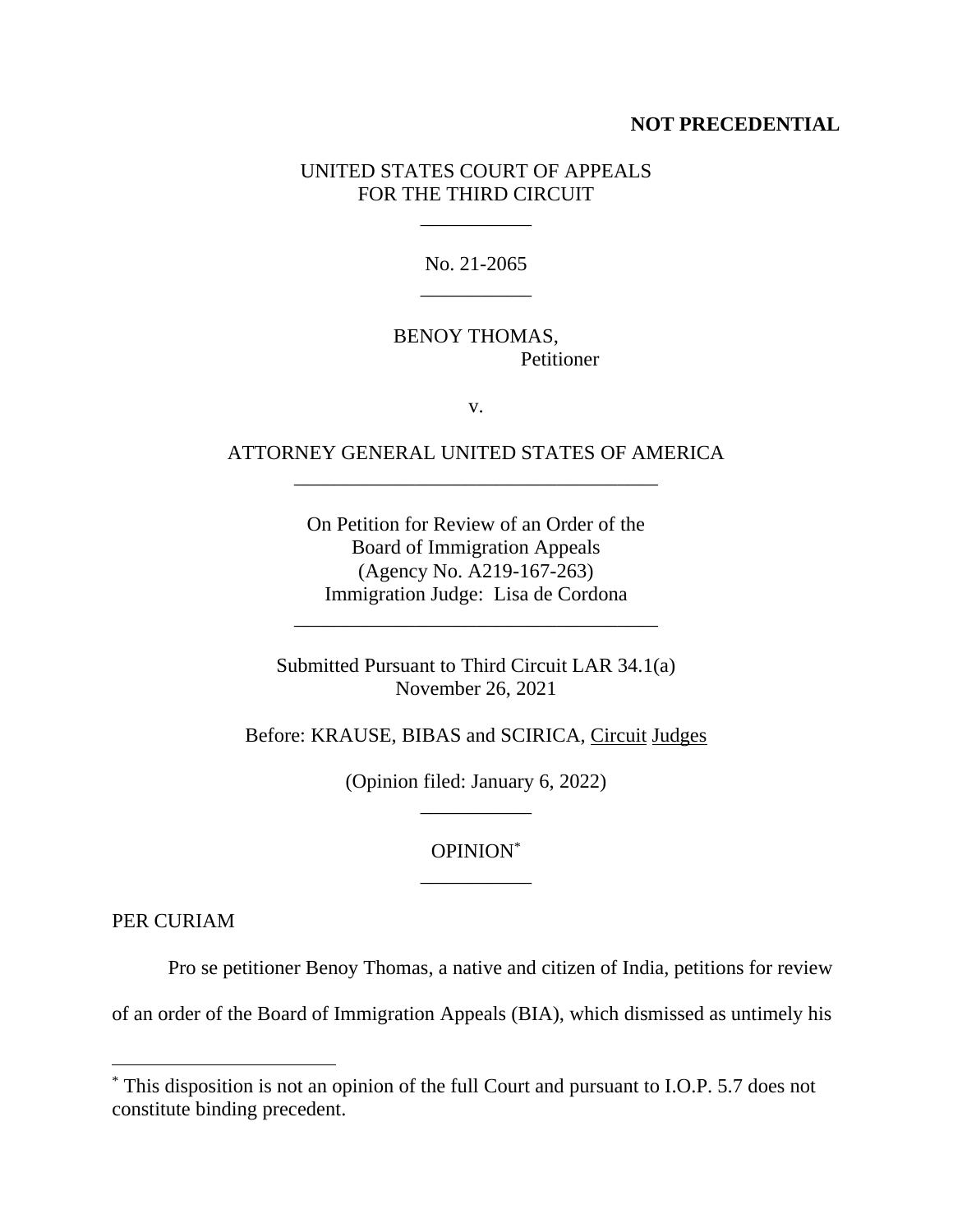appeal of an order issued by an Immigration Judge. For the following reasons, we will deny the petition for review.

Thomas entered the United States in January 2016. The Government charged him with removability for having been convicted of an aggravated felony as defined in 8 U.S.C. § 1101(a)(43)(B) (illicit trafficking in a controlled substance). 8 U.S.C. § 1227(a)(2)(A)(iii). The Department of Homeland Security issued a Final Administrative Removal Order, see Administrative Record (A.R.) 474, and, on January 21, 2021, the IJ rendered an oral decision denying Thomas' applications for withholding of removal and protection under the Convention Against Torture (CAT). A.R. 16. Thomas filed a pro se notice of appeal, A.R. 11, which the Board received on March 1, 2021. A.R. 7-10. The Board summarily dismissed the appeal because it was untimely filed. A.R. 2. Thomas filed a timely petition for review.<sup>1</sup>

A notice of appeal to the BIA of an IJ's decision "shall be filed directly with the Board ... within 30 calendar days after the stating of an Immigration Judge's oral decision or the mailing of an Immigration Judge's written decision." 8 C.F.R. § 1003.38(b). "If the final date for filing falls on a Saturday, Sunday, or legal holiday, [the] appeal time shall be extended to the next business day." Id. The date the BIA received the notice of appeal is the date it is considered filed. <u>Id.</u> at  $1003.38(c)$ . Indeed, an appeal is "not properly filed unless it is received at the Board, along with all required documents, fees

<sup>&</sup>lt;sup>1</sup> We have jurisdiction under 8 U.S.C. § 1252(a).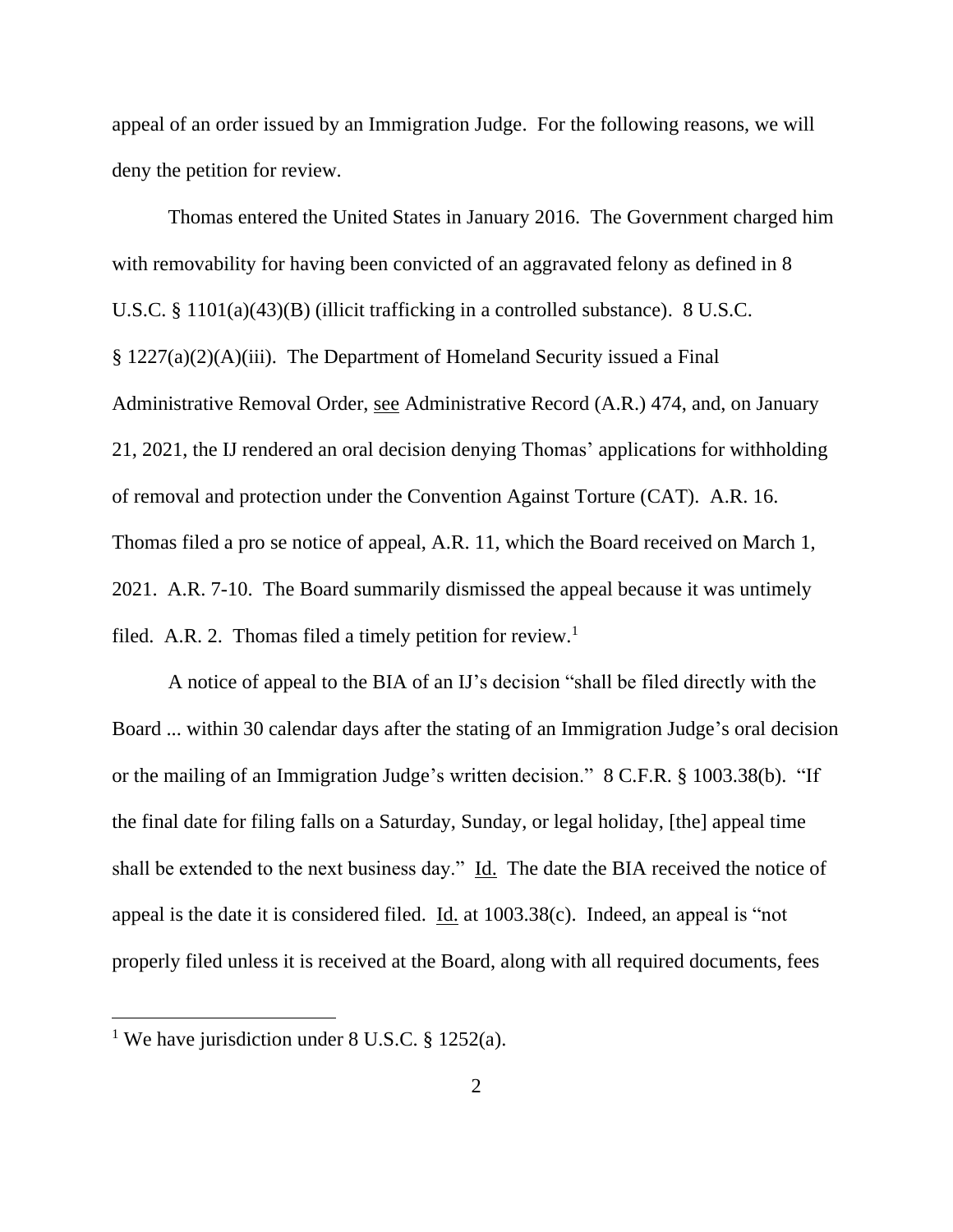or fee waiver requests, and proof of service, within the time specified." 8 C.F.R. § 1003.3(a)(1); see also 8 C.F.R. § 1003.38(d) (providing that the notice of appeal "must be accompanied" by the appropriate fee or fee waiver request form).

The IJ denied Thomas' applications for relief in an oral decision issued on January 21, 2021. It appears that the IJ's order was electronically served on Thomas' attorney on that date, A.R. 16-17, and was mailed to his attorney the next day, A.R. 15. Therefore, Thomas' notice of appeal had to be received by the Board by Monday, February 22, 2021. See 8 C.F.R. § 1003.38(b). The Board did not receive Thomas' notice of appeal, however, until March 1, 2021, one week too late. A.R. 7-10. Therefore, the Board properly dismissed Thomas' appeal as untimely filed.

We note that some courts have concluded that the 30-day time limit for filing a notice of appeal to the BIA is not jurisdictional, and may be excused in extraordinary circumstances. Irigoyen-Briones v. Holder, 644 F.3d 943, 949 (9th Cir. 2011); Zhong Guang Sun v. U.S. Dep't of Justice, 421 F.3d 105, 108-111 (2d Cir. 2005); cf. Huerta v. Gonzales, 443 F.3d 753, 756 (10th Cir. 2006) (explaining that the 30-day deadline for filing an appeal to the Board is a mandatory claim-processing rule). Thomas asserts in his brief to this Court that he is detained and that "limited access to [the] Law Library and computers" provided him with "less time" to draft legal filings. Pet'r's Br. 4. He also claims that he "sent the Appeal [on] time but as he is going Pro Se he forgot to [include] the fee waiver" request. Thomas explains that this was an "honest mistake," that he was "unaware about the rules," and that he "forgot to put the fee waiver" with his appeal. Id.